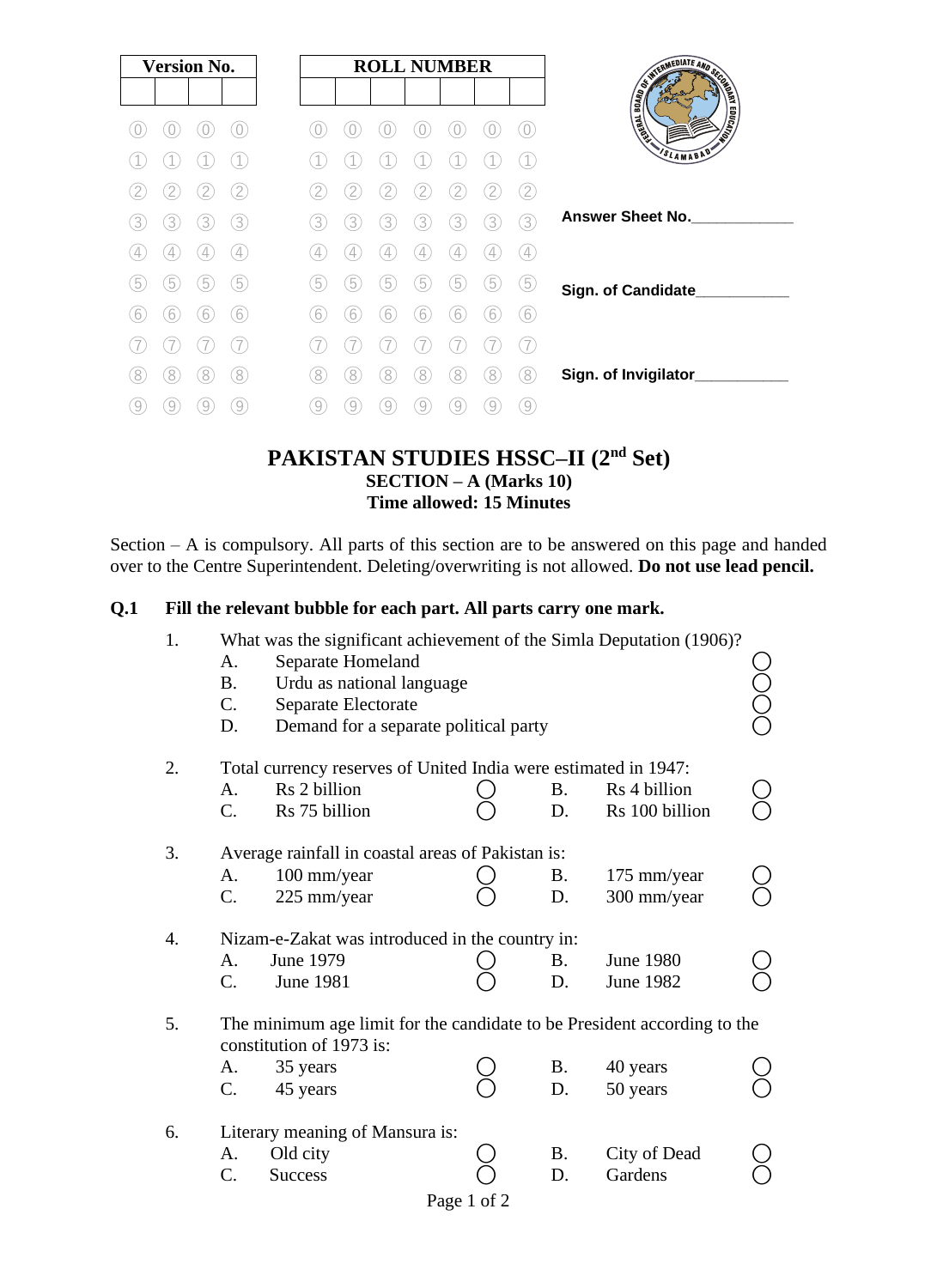| 7.  | A.<br>C.                         | Mirza Qalich Beg was a<br>Punjabi<br>Pashto                                                                                                                            | poet. | <b>B.</b><br>D. | Sindhi<br>Balochi          |  |
|-----|----------------------------------|------------------------------------------------------------------------------------------------------------------------------------------------------------------------|-------|-----------------|----------------------------|--|
| 8.  | А.<br>B.<br>$\mathbf{C}$ .<br>D. | In any federal form of government National Integration can be developed by:<br>Unicameral legislature<br>Bicameral legislature<br><b>Feudal System</b><br>Dictatorship |       |                 |                            |  |
| 9.  | A.<br>$C_{\cdot}$                | First 5 years Economic Plan was introduced in:<br>1950<br>1960                                                                                                         |       | <b>B.</b><br>D. | 1955<br>1965               |  |
| 10. | A.<br>C.                         | In 1979 Pakistan became regular member of:<br><b>SAARC</b><br><b>ECO</b>                                                                                               |       | <b>B.</b><br>D. | <b>ASEAN</b><br><b>NAM</b> |  |

 $\frac{1}{\sqrt{2}}$  ,  $\frac{1}{\sqrt{2}}$  ,  $\frac{1}{\sqrt{2}}$  ,  $\frac{1}{\sqrt{2}}$  ,  $\frac{1}{\sqrt{2}}$  ,  $\frac{1}{\sqrt{2}}$  ,  $\frac{1}{\sqrt{2}}$  ,  $\frac{1}{\sqrt{2}}$  ,  $\frac{1}{\sqrt{2}}$  ,  $\frac{1}{\sqrt{2}}$  ,  $\frac{1}{\sqrt{2}}$  ,  $\frac{1}{\sqrt{2}}$  ,  $\frac{1}{\sqrt{2}}$  ,  $\frac{1}{\sqrt{2}}$  ,  $\frac{1}{\sqrt{2}}$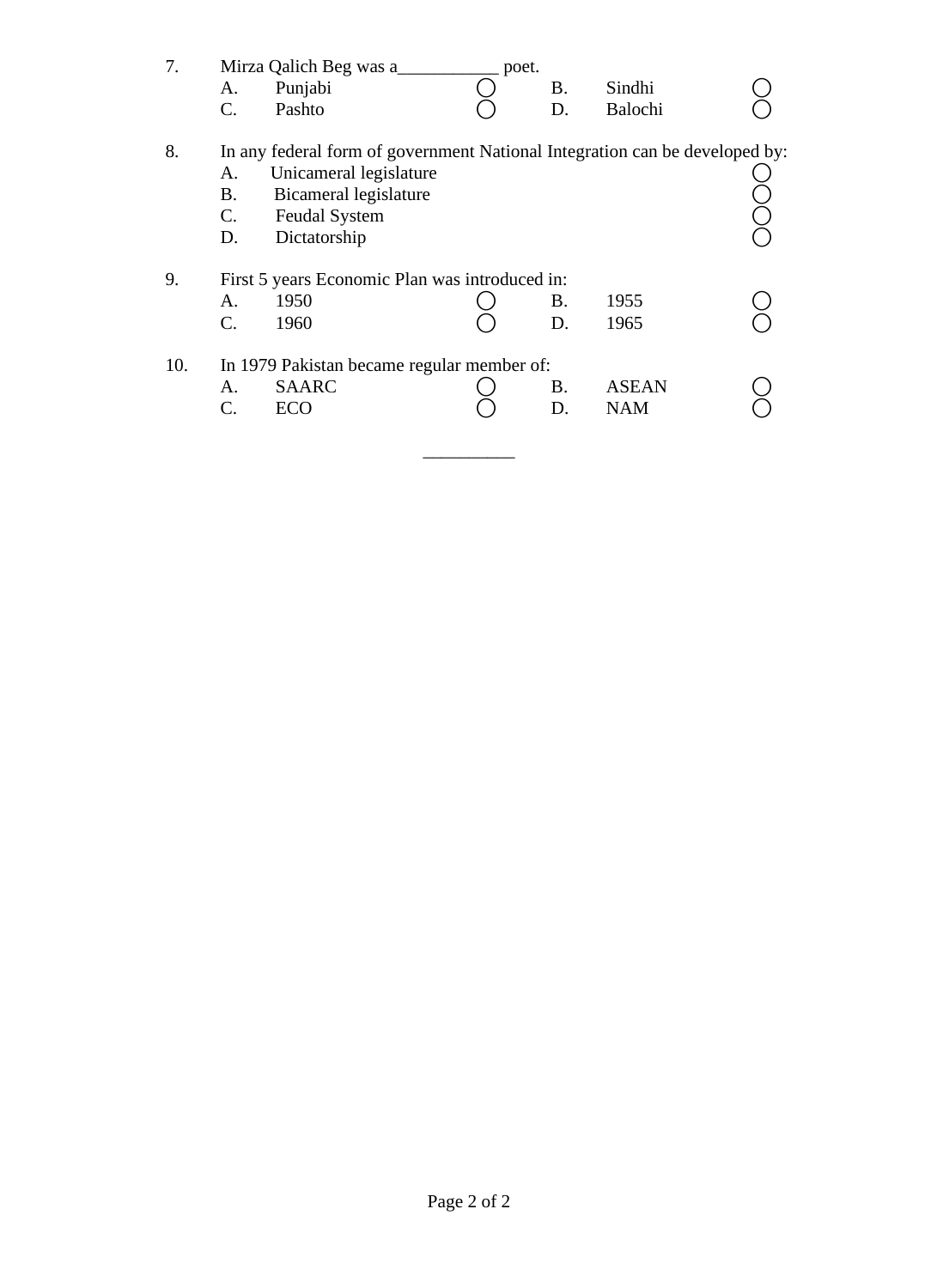

Federal Board HSSC-II Examination Pakistan Studies Model Question Paper (Curriculum 2002)

#### Time allowed: 2.15 hours Total Marks: 40

Note: Answer any eight parts from Section 'B' and attempt any two questions from Section 'C' on the separately provided answer book. Write your answers neatly and legibly.

## **SECTION – B** (Marks 24)

**Q.2** Attempt any **EIGHT** parts from the following. All parts carry equal marks.

 $(8 \times 3 = 24)$ 

- i. In your opinion what is the main point as the background of Pakistan Resolution?
- ii. The rehabilitation of refugees was one of the greatest problems Pakistan had faced at the time of Independence. Explain briefly how?
- iii. Which temperature zone in Pakistan has the highest variation in temperature? Briefly elaborate it.
- iv. Write brief note on how do climatic changes affect human life?
- v. What steps were taken by the President Zia-ul-Haq to build an Islamic National Spirit in Pakistan?
- vi. What were the instructions on which every new governor had to take oath to assume his office during the reign of Hazrat Umer?
- vii. How would you justify that Pakistani culture is heterogenous in terms of character? Write a short paragraph.
- viii. Why should Urdu be the National language of Pakistan? Write three reasons to support your answer.
- ix. Why is national integration significant for an Islamic democratic state like Pakistan? Write in a short paragraph.
- x. Why is the economic planning indispensable for the development of a state? Write three points on it.
- xi. Which country is believed to be the most trustworthy friend of Pakistan? Enumerate three reasons for that.

## **SECTION – C(Marks 16)**

- **Note:** Attempt any **TWO** questions. All questions carry equal marks. ( $2 \times 8 = 16$ )
- **Q.3** What was the Cabinet Mission Plan? Why did Congress and Muslim League react differently?  $(5+3)$
- **Q.4** How does the United Nation's charter explain the fundamental human rights? (8)
- **Q.5** Pakistan-USA relations underwent many ups and downs. Discuss in detail. (8)

**\* \* \* \* \***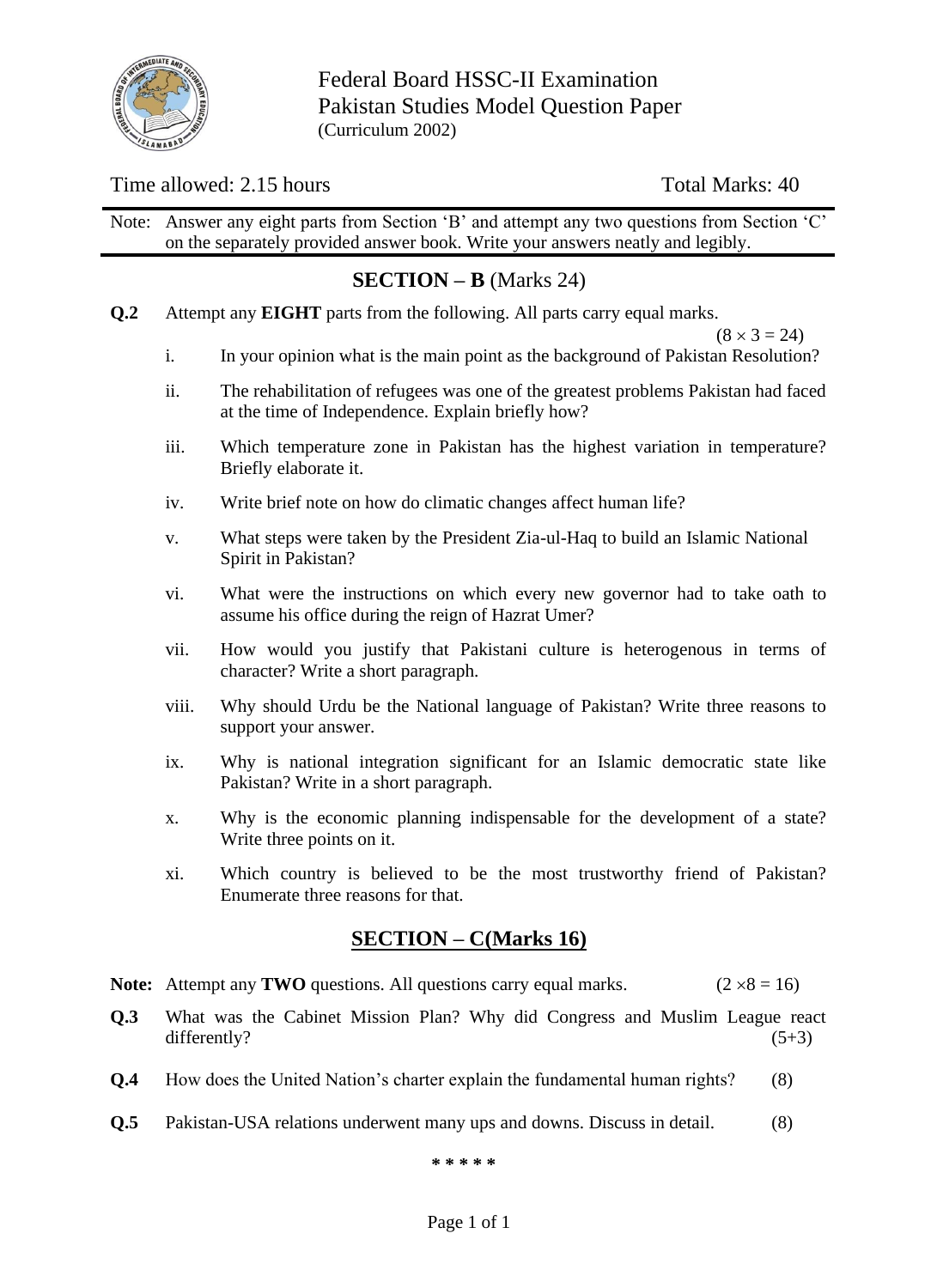# **PAKISTAN STUDIES HSSC-II (2nd Set)**

Students Learning Outcomes Alignment Chart (Curriculum 2002)

| Section Q#  |           | <b>Contents</b>                              | <b>Objectives</b> (LearningOutcomes)                                           |
|-------------|-----------|----------------------------------------------|--------------------------------------------------------------------------------|
| $\mathbf A$ | $1 - 1$ . | $1.2$ : Pakistan–The result of Muslim        | To understand the importance of the struggle                                   |
|             |           | struggle                                     | and appreciate the role of different personalities                             |
|             |           |                                              | and people in various provinces.                                               |
|             | 2.        | 2.A.(5): Problems (Division of               | To know about the salient aspects of partition.                                |
|             |           | Assets)                                      |                                                                                |
|             | 3.        | 3.1: Physiography of Pakistan                | To know about the salient physiographic and                                    |
|             |           |                                              | climatic conditions of Pakistan.                                               |
|             | 4.        | 4.3: Steps toward Islamization<br>since 1949 | To know about Islamic provisions.                                              |
|             | 5.        | 5.1:FederalGovernment-various                | Knowledge of the working of Political                                          |
|             |           | institutions and their functions             | institutions in the Islamic Republic of                                        |
|             |           |                                              | Pakistan.                                                                      |
|             | 6.        | 6.3: Cultural Heritage of Pakistan: Main     | To know about the cultural heritage of                                         |
|             |           | sites                                        | Pakistan.                                                                      |
|             | 7.        | 7.3: Regional languages in                   | To know about the important languages of                                       |
|             |           | Pakistan                                     | Pakistan.                                                                      |
|             | 8.        | 8.4: Remedial measures                       | To create awareness about the problems in the                                  |
|             |           | My, your and our role                        | way of national integration cohesion in                                        |
|             |           |                                              | Pakistan and remedial measures.                                                |
|             | 9.        | 9.8: Economic Planning in the light of       | To know about the efforts for the economic                                     |
|             |           | all 5 years plans                            | development of Pakistan in specific fields and                                 |
|             |           |                                              | the impact of science and technology on                                        |
|             |           |                                              | economic development change.                                                   |
|             | 10.       | 10.3: Objectives for the Foreign             | Appreciate the trends in the foreign policy of                                 |
|             |           | Policy of Pakistan                           | Pakistan.                                                                      |
| B           | $2-i.$    | 1.II.4: Pakistan Resolution                  | To know about the mass political struggle                                      |
|             |           |                                              | under the banner of Muslim League.                                             |
|             | ii.       | 2.A.4: Influx of Refugees                    | To know about the salient aspects of the                                       |
|             | iii.      | 3.2: Climatic zones of Pakistan              | Pakistan.                                                                      |
|             |           |                                              | To know about the salient physiographic and<br>climatic conditions of Pakistan |
|             | iv.       | 3.4: Influence of climate on Human           | To know about the salient physiographic and                                    |
|             |           | Life                                         | climatic conditions of Pakistan                                                |
|             | V.        | 4.3: Steps toward                            | To know about Islamic provisions.                                              |
|             |           | Islamization since 1949                      |                                                                                |
|             | vi.       | 5.5: Administration in the Era of            | Understand the Islamic perspective of Good                                     |
|             |           | Hazrat Umar RAU                              | Governance and its role in the devolution of                                   |
|             |           |                                              | Power plan.                                                                    |
|             | vii.      | 6.4: Common characteristics of               | To appreciate the common characteristics of                                    |
|             |           | Pakistan culture                             | Pakistan culture.                                                              |
|             |           | Be Pakistani. Buy Pakistani by               |                                                                                |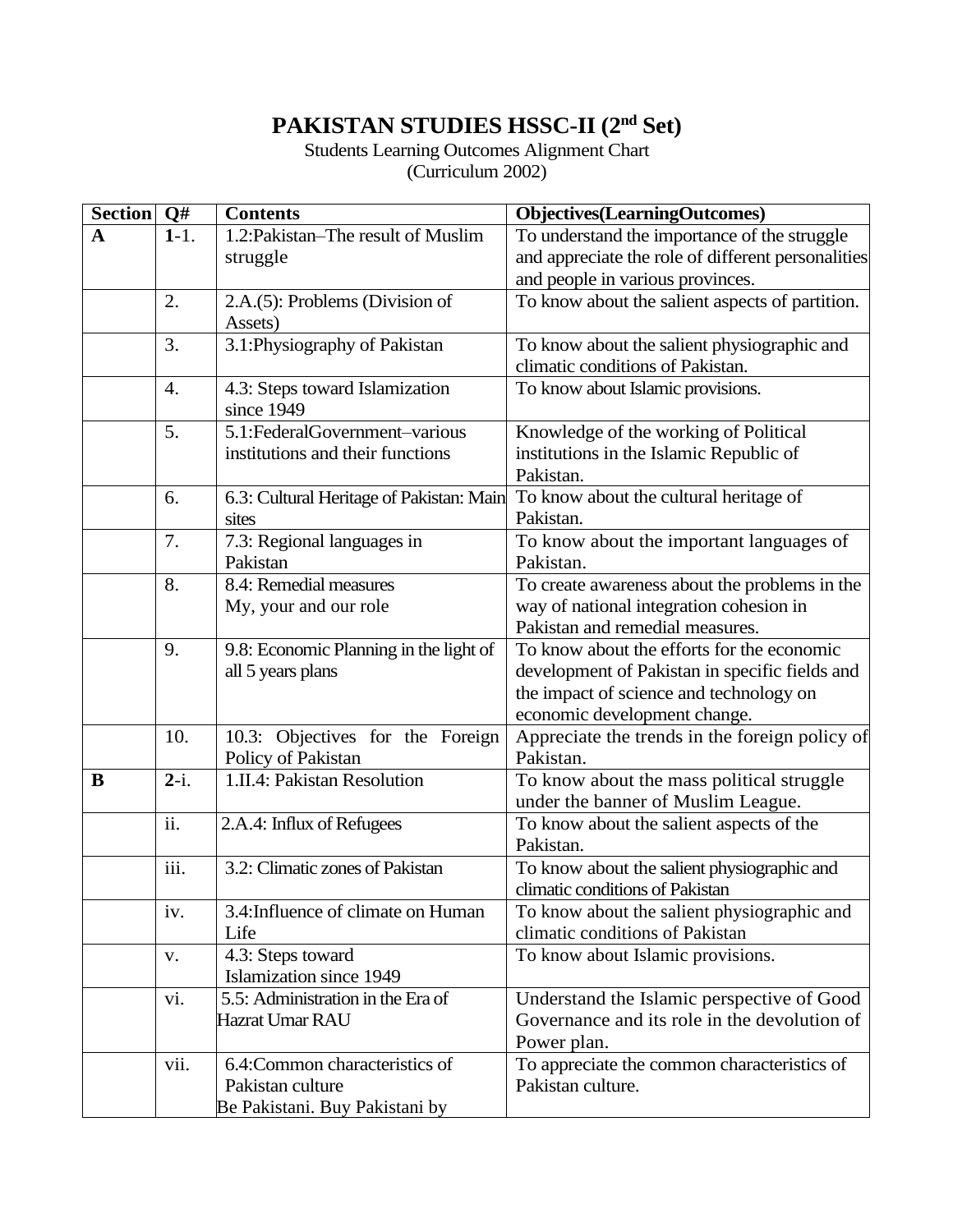|             |                         | Pakistani.                        |                                                |
|-------------|-------------------------|-----------------------------------|------------------------------------------------|
|             | viii.                   | 7.2: The National Language-Urdu:  | To understand the importance of language as    |
|             |                         | Historical development            | vehicle of cultural integration and human      |
|             |                         |                                   | relationship.                                  |
|             | ix.                     | 8.2: Significance in an Islamic   | To develop understanding about the             |
|             |                         | <b>Democratic State</b>           | importance and integration and cohesion in     |
|             |                         |                                   | an Islamic Society.                            |
|             | X.                      | 9.1: Meaning and Importance of    | To know about Economic Planning and its        |
|             |                         | Economic Planning and             | importance.                                    |
|             |                         | Development                       |                                                |
|             | xi.                     | 10.5: Foreign Policy of Pakistan  | Appreciate the trends in the Foreign Policy    |
|             |                         | with China, India, Iran, USA,     | of the Pakistan.                               |
|             |                         | Afghanistan, Saudi Arabia         |                                                |
| $\mathbf C$ | 3                       | 1.II.7: Cabinet Mission Plan      | To know about the mass political struggle      |
|             |                         |                                   | under the banner of Muslim League              |
|             | $\overline{\mathbf{4}}$ | 4.8: Salient features World Human | To know about the Fundamental Rights           |
|             |                         | <b>Rights Declaration-1948</b>    | granted by the constitution.                   |
|             | 5                       | 10.5: Foreign Policy of Pakistan  | Appreciate the trends in the Foreign Policy of |
|             |                         | with China, India, Iran, USA,     | the Pakistan.                                  |
|             |                         | Afghanistan, Saudi Arabia         |                                                |